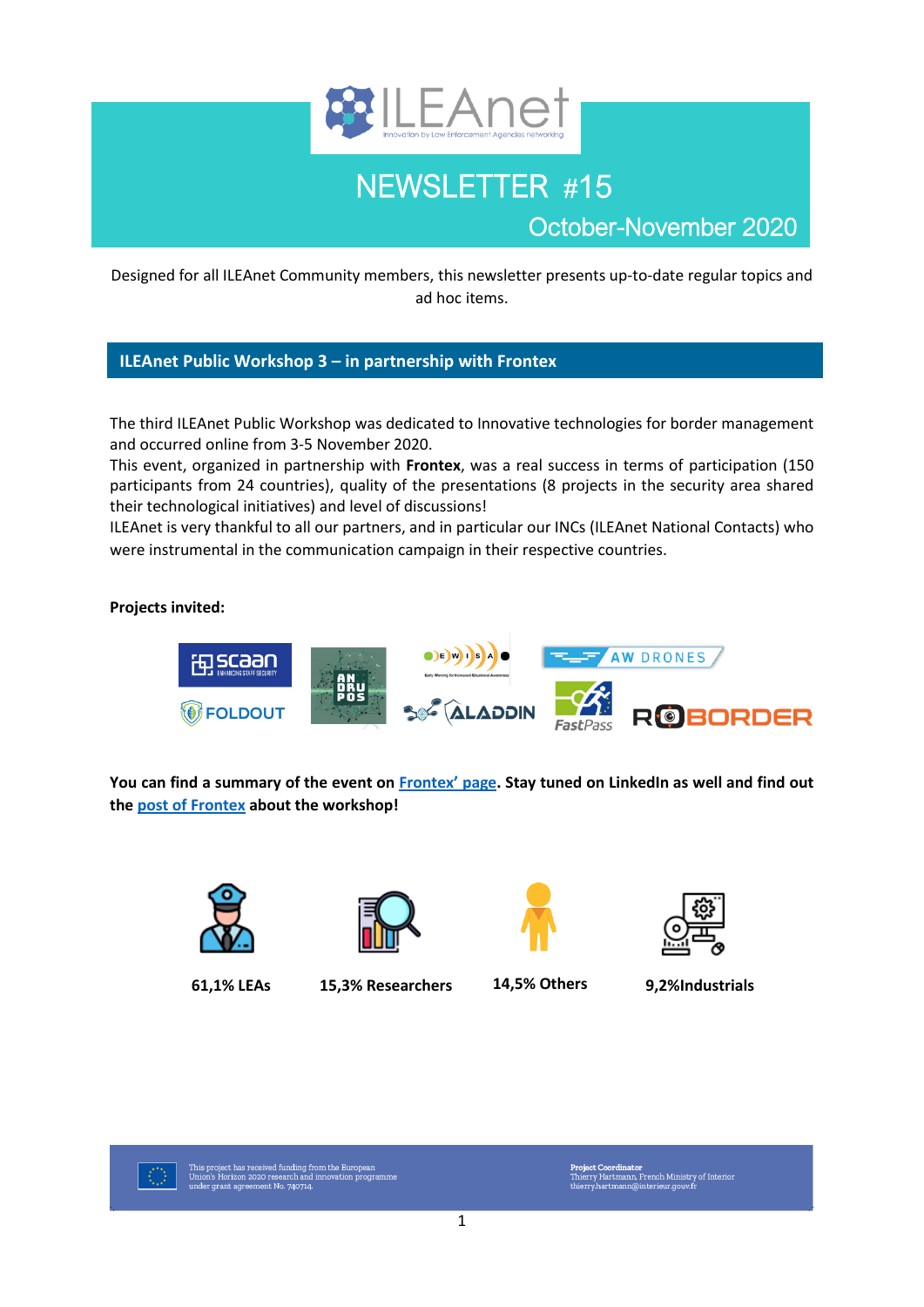Following the event, a satisfaction questionnaire was sent to the participants. See below the feedback on the event:

### **Quantitative indicators:**





The 8th project, AW DRONES, had technical issues during its presentation and therefore is not listed in the poll. However, their recorded presentation was later sent to the participants.

### **Qualitative indicators:**



### **WHAT WOULD YOU CHANGE** OR IMPROVE FOR<br>THE NEXT ILEANET PUBLIC **WORKSHOP?**

If I was impressed by the quality of the sessions and the great attendance of this event."

"For the next virtual event, maybe it could be more interactive with more audience participation."

"Some companies should focus more on the specific requirements of individual border authorities, as each border environment (e.g infrastructure, working methodology) differs in practice."

**All the resources presentations, videos are available on the ILEAnet [platform](https://ileanet.sym.place/) for the use of the registered participants.**

This project has received funding from the European<br>Union's Horizon 2020 research and innovation programme<br>under grant agreement No. 740714. €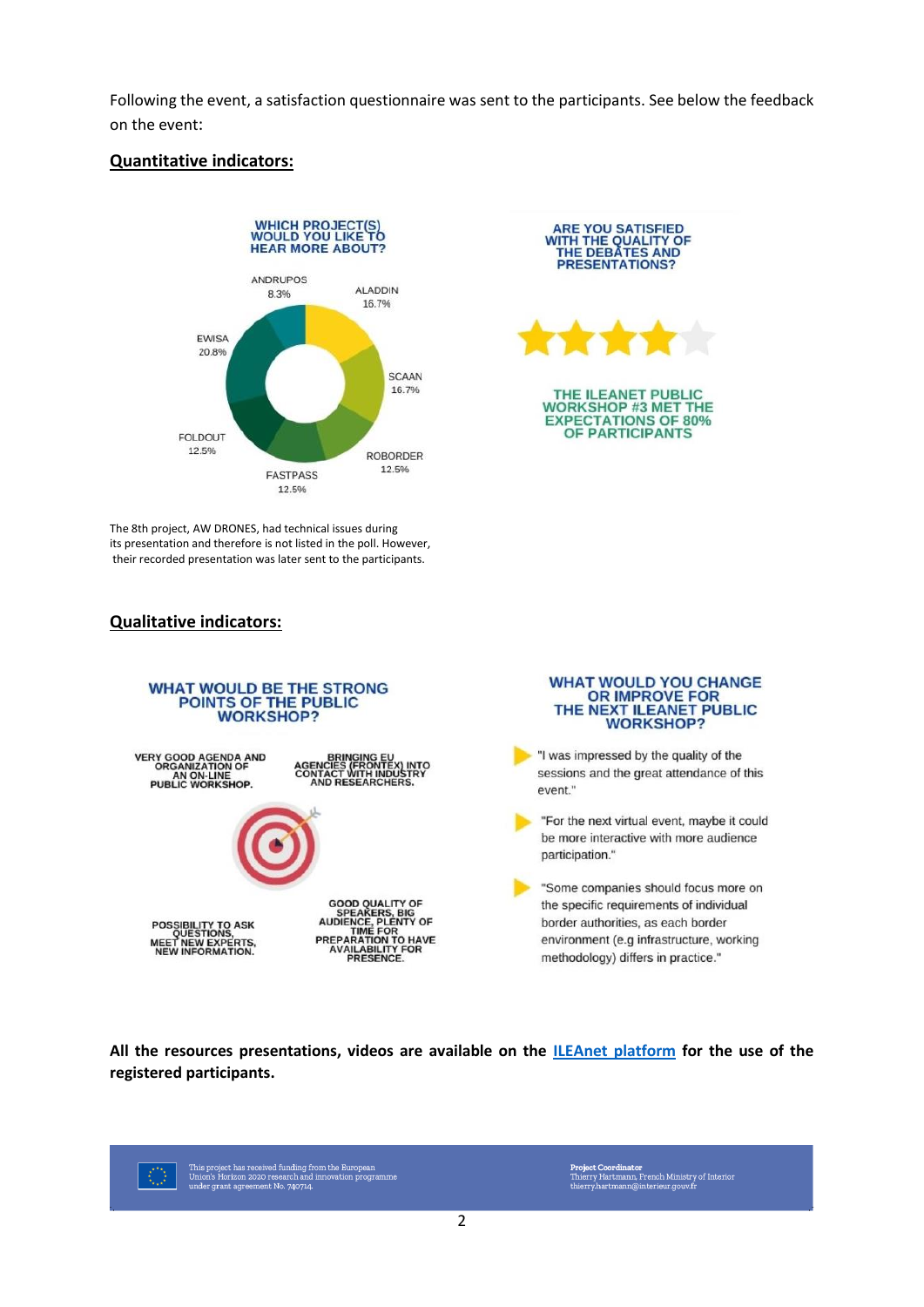### **PARTNERS' FOCUS**

### **GERMANY INC: Sven-Eric Fikenscher**

The University of Applied Sciences for Public Services in Bavaria's (HfoeD) Department of Policing has recently taken over the role of ILEAnet's German partner. The Department of Policing is located in Fürstenfeldbruck and in Sulzbach Rosenberg. Every year about 400 students start their training for the third qualification level of policing in Bavaria. HfoeD works closely with the Ministry of the Interior and the Police Departments in Bavaria to bridge the gap between theory and practice and to meet the needs of police officers and citizens, alike. HfoeD collaborates with the police academy in Bulgaria within Erasmus projects, maintains a partnership with the police academy in Bucharest, Romania, a partnership with the police academy in Prague, Czech Republic and a further partnership with the University for Policing in Poland.

HfoeD's inter-disciplinary research team examines various policing-related issues including cybercrime, radicalisation, extremism and terrorism and provides timely insights into these matters. Those may be shared with Police Departments and other government agencies. Since 2012 HfoeD has participated in national and international research projects with a focus on the above-mentioned issues. Other than ILEAnet HfoeD is presently part of 14 research projects and coordinates two of them, PROPHETS and DroneWISE. Since this summer/autumn HfoeD has been involved in three new EU projects, namely INFINITY, DARLENE and – in its above-mentioned role as coordinator – DroneWISE. Moreover, HfoeD has also started its involvement in a new federal project, named FINANTIA.

### **PROJECT'S Update – Call for European Tenders!**



After a first study launched on the information sharing mechanisms available to LEAs in Europe, **ILEAnet has now published a second European call for tenders.** The practitioners' community raised a particular challenge in the Migration area: **the need to develop effective, reliable, affordable, lawful and innovative procedures to determine the minority of migrants.**  Indeed, ILEAnet desk study found a strong reliance on skeletal, dental and psycho-social approaches to assess age (in the context of

migration) that were largely inaccurate and unreliable, and found a gap and a demand concerning the development of more modern and innovative technologies.

ILEAnet preliminary reviews identified a variety of challenges and needs around age determination processes in the context of migration that might be efficiently and effectively 'solved' through a collaboration between industry, academics and LEAs inside a RDI project to develop age determination tools and approaches. This study is therefore launched within ILEAnet's framework by one of its French partners, the French National Police Academy (hereafter "ENSP").

This project has received funding from the European<br>Union's Horizon 2020 research and innovation programme<br>under grant agreement No. 740714.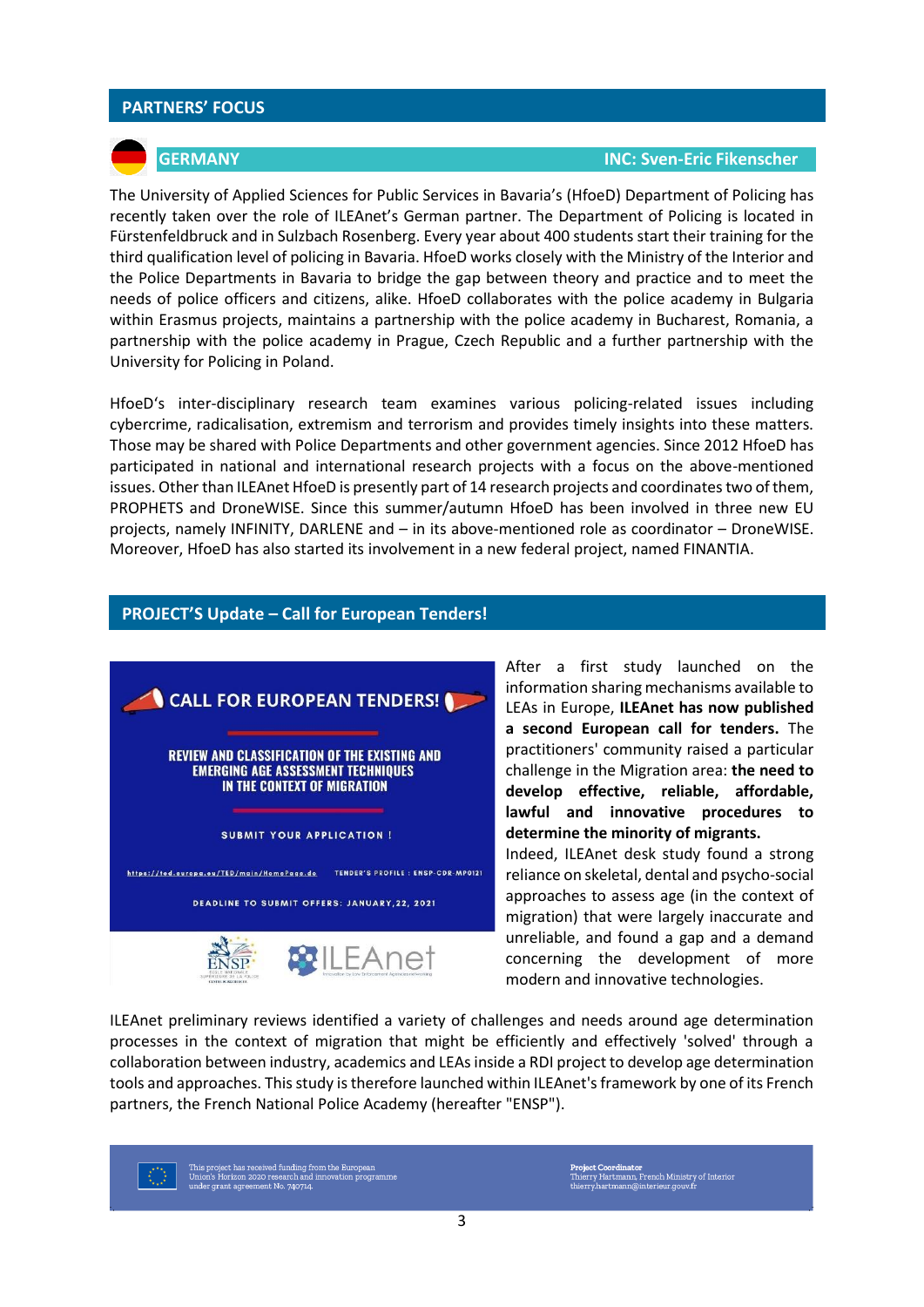For more information, find English and French versions of the call for tenders here:

- on the **French** Public Procurement Platform, entering the tender's profile "ENSP-CDR-MP0121" [https://www.marches-publics.gouv.fr](https://www.marches-publics.gouv.fr/) 

- on the **European** Public Procurement Platform, entering the tender's profile

"ENSP-CDR-MP0121["https://ted.europa.eu/TED/main/HomePage.do](https://ted.europa.eu/TED/main/HomePage.do)

\* the platform will send you back to the French public procurement platform, but you will find all the tender documents translated in English!

### **PROJECT'S Update – Network Animation**



In order to strengthen the ILEAnet network, the coordination team took the time to interview the ILEAnet National Contacts (INCs). The individual interviews aimed to listen to the expectations of the partners and to collect their ideas for a better collaboration within the network. Many ideas were suggested, the top ones being the perpetuation of webinars and other topic-specific online events.

ILEAnet is not working only with LEAs: scientists and researchers are one of the project's cornerstones and they were part of the interviewees. A key question that was discussed was the meansto boost ILEAnet's attractivenesstowards that community. The interviews with INCs and ILEAnet's scientific referents brought solutions, by reminding the federating and promoting capabilities of ILEAnet asthe project already connects LEAs and researchers. Furthermore, ILEAnet can build on the ongoing tender activitiesthat can make LEAs and scientists work together to deepen LEAs' needs.

### **Mapping of ILEAnet scientific referents**



This project has received funding from the European<br>Union's Horizon 2020 research and innovation programme<br>under grant agreement No. 740714.